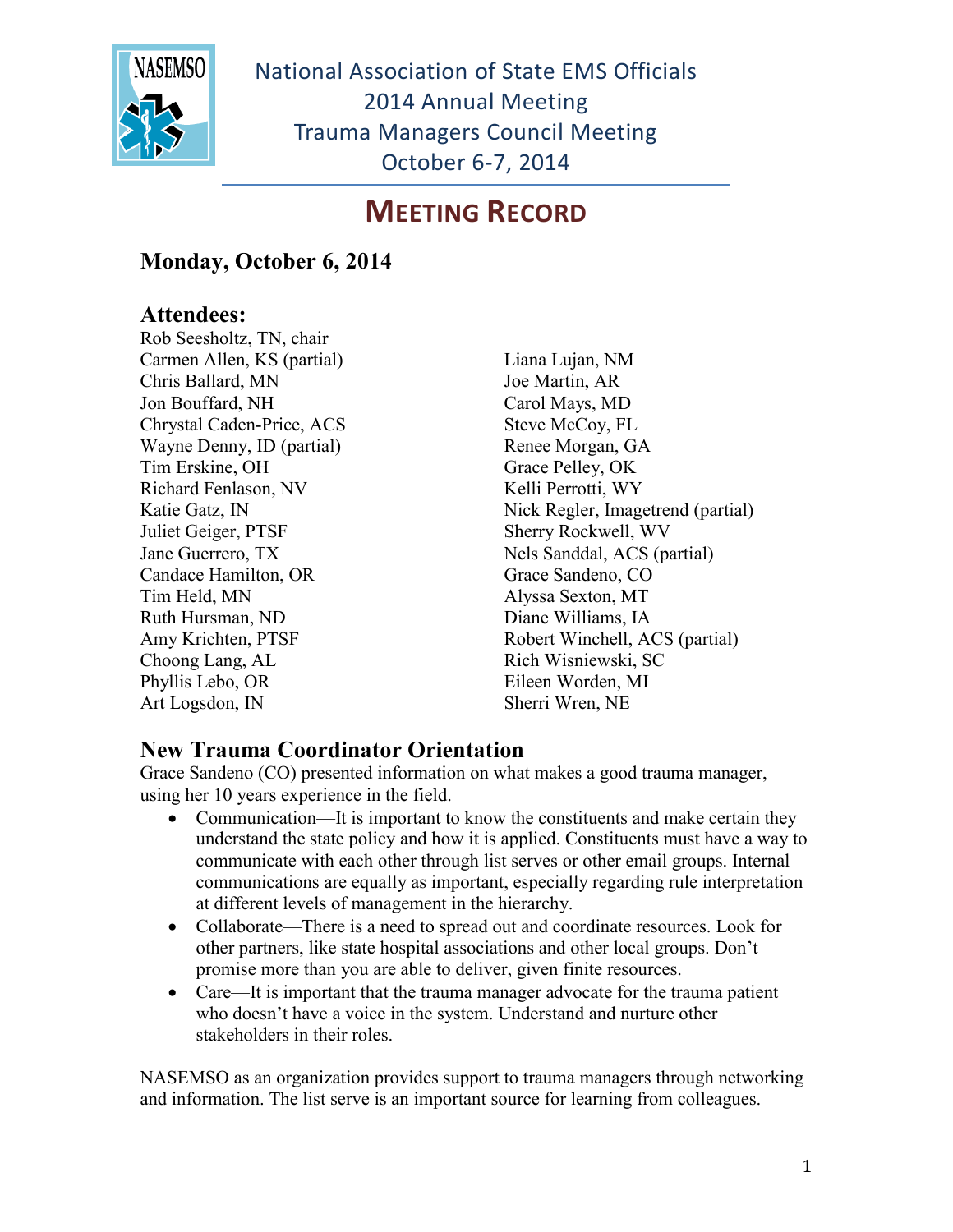

## **MEETING RECORD**

Jane Guerrero (TX) provided an example from Texas. There is a lot of turnover in level 4 centers. An annual Trauma Coordinators' Forum is conducted to help orient new employees. There are generally 75-100 attendees, mixing experienced with new.

Phyllis Lebo (OR), who is new to the field, would like to have others post this kind of information to the list serve.

#### **Welcome and Introductions**

Chairman Rob Seesholtz (TN) welcomed attendees and asked them to introduce themselves and give some information about their programs. He noted the wealth of experience in the room ranging from new to the job to many years experience. The American College of Surgeons (ACS) is also represented at the council meeting.

#### **Host State Trauma System Spotlight - Ohio**

Tim Erskine (OH) gave a presentation on the Ohio trauma system. Ohio is comprised of 44,000 square miles, including part of Lake Erie Islands, bordered by 5 states and shares a water border with Ontario, Canada. The first attempt to organize a state trauma system was in the 1980s by a group of doctors. They did not seek legislative or other support and the effort failed. This attempt was documented in the Journal of Trauma. The second attempt, which had legislative support, was signed into law in July 2000 and defined a trauma victim and a trauma center. There were 21 trauma hospitals in the original designation.

Overview of the Ohio Trauma System

- Funding: EMS funding comes from seat belt fines. There is a trauma research fund to study trauma treatment, injury prevention and trauma rehab.
- The trauma system is EMS centric with exceptions.
- Trauma centers must meet ACS standards and ems cannot transport patients to non-designated centers. EMS can transport to out of state trauma centers.
- Currently there are 50 trauma centers either ACS verified or in a provisional status. There are some competing health systems at this time.
- The trauma registry was established in 1999.
- Geriatric triage rules were enacted in 2008.
- A strategic plan, Framework for Improving Ohio's Trauma System, was written in 2010 and staff increases happened in 2011, adding 2 data managers, an epidemiologist and a statistician.
- In 2013, they began working on legislative changes for Ohio's trauma system, including standards to decertify hospitals.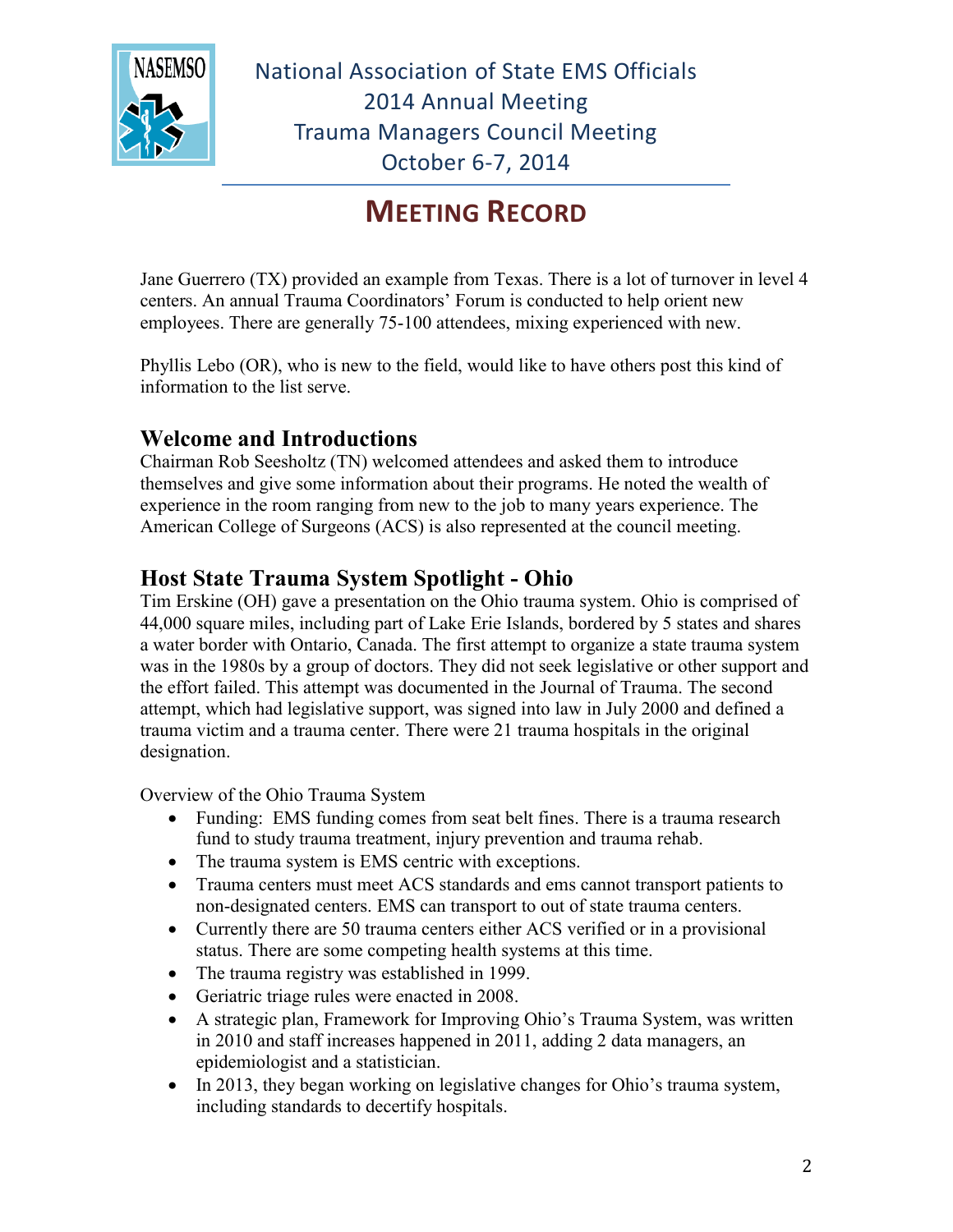

## **MEETING RECORD**

• All EMS providers must have Trauma Triage training class and refreshers every 3 years.

Amy Krichten (PA) asked if Ohio was able to collect information about how often patients are not admitted to non-designated centers and how it is enforced. Tim replied that it is left to lawyers to determine if there are problems.

Since EMS providers cannot transport to non-designated centers, it can lead to overuse of transport flights with the related issues of level or rural area service, insurance reimbursement, severity of injury and type of crew on board.

## **NASEMSO and the American College of Surgeons**

#### **ACS updates**

Dr. Robert Winchell (ACS) and Dr. Nels Sanddal (ACS) gave an update on COT as it pertains to state EMS systems.

- An MOU that formalized the relationship between ACS COT and NASEMSO was signed in 2014.
- The group was reorganized as the Joint Trauma Council in 2014. The group is smaller. Tim Held and Jolene Whitney are the NASEMSO TPM Council representatives.
- Updated JTC work plan:
	- A webinar was held to roll out the 2014 Resources document was completed. The pre-publication version is available online with the final version expected with in a week and hard copies in November. Trauma centers will be designated using the new guidelines beginning in July 2015. There will be other webinars planned for the first quarter of 2015 geared to different audiences: hospital trauma program managers, ACS site reviewers, and NASEMSO membership. A compendium of changes was distributed and will be posted on the ACS website.
	- The JTC is working on a needs assessment document that will come up with a Top 10 PI systems measurement system. Currently there are no standards, agreement on metrics or benchmarks in place and systems are heterogeneous (geography, structural challenges, data and resource availability). The JTC is trying to develop a set of tools that identify global concepts that can be applied to local goals and resources. Currently they are working to establish an initial set of system metrics to be able to have a uniform approach to data collection. They will use the results to refine assessment tools. To date they have reviewed possible metrics and put them in a standard format, worked on an inventory of potential metrics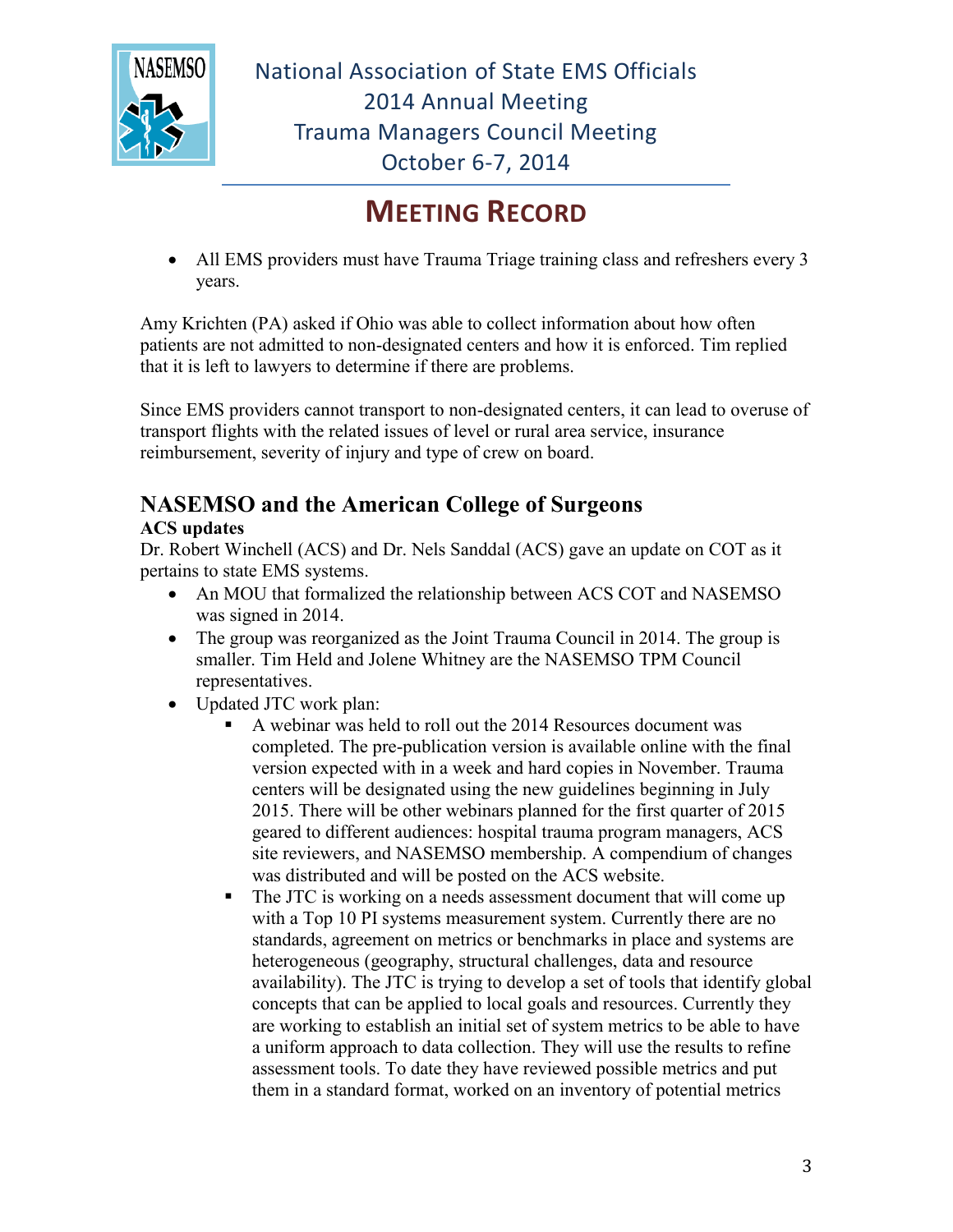

## **MEETING RECORD**

and identified the "top ten" elements. Tim Held and Jolene Whitney are the NASEMSO TPM Council representatives. They need feedback from the states by spring and may have some final details by the next NASEMSO Annual Meeting.

 A follow-up project will measure the impact of the trauma system consultation process on system development in states/regions that ACS has visited. Initial visits to 6 systems occurred in 2004 and a baseline was established. Most recently, 21 systems (including the original 6) have been reviewed. About 80% have shown improvement over the years, but of the original 6, only 1 has improved and some have regressed. Conclusion: system consultation has a positive impact, but it deteriorates beyond 5 years. There has been less progress in areas of planning. It indicates that ongoing review and periodic re-evaluation is needed to keep systems going.

Dr. Winchell noted that the power point presentation could be distributed to NASEMSO membership.

#### **Annual Business Meeting**

Rob Seesholtz called the annual business meeting to order at 1:09 pm. In addition to the in person attendees, some representatives participated via phone:

- Jolene Whitney, UT
- Julie Rabeau, AK
- Dick Bartlett, KY
- Mary Sue Jones, DE
- $\bullet$  Paige

President Jim DiTienne and Executive Director Dia Gainor addressed the council. Jim noted that NASEMSO is a strong organization and that CAP 1 and other NHTSA grants have helped to fund the activities of the councils. Volunteers are the core of the organization. The leadership needs input from the members about their needs through the council business plans. The next big activity is the Performance Review project developing evidence based guidelines and outcomes.

Dia highlighted some important work of NASEMSO. The Interstate Compact that came out of the Education Council has moved forward. It will license personnel across state lines, reducing liabilities and act as a legal assurance between states. It elevates the regulation to a national level. CAP 7 has been approved. It is NASEMSO's single largest agreement with NHTSA and a 2-year commitment. It will develop meaningful system performance measures using NEMSIS data and allow states to compare data and also at the national level (operational and financial measures). Trauma is a major subset of the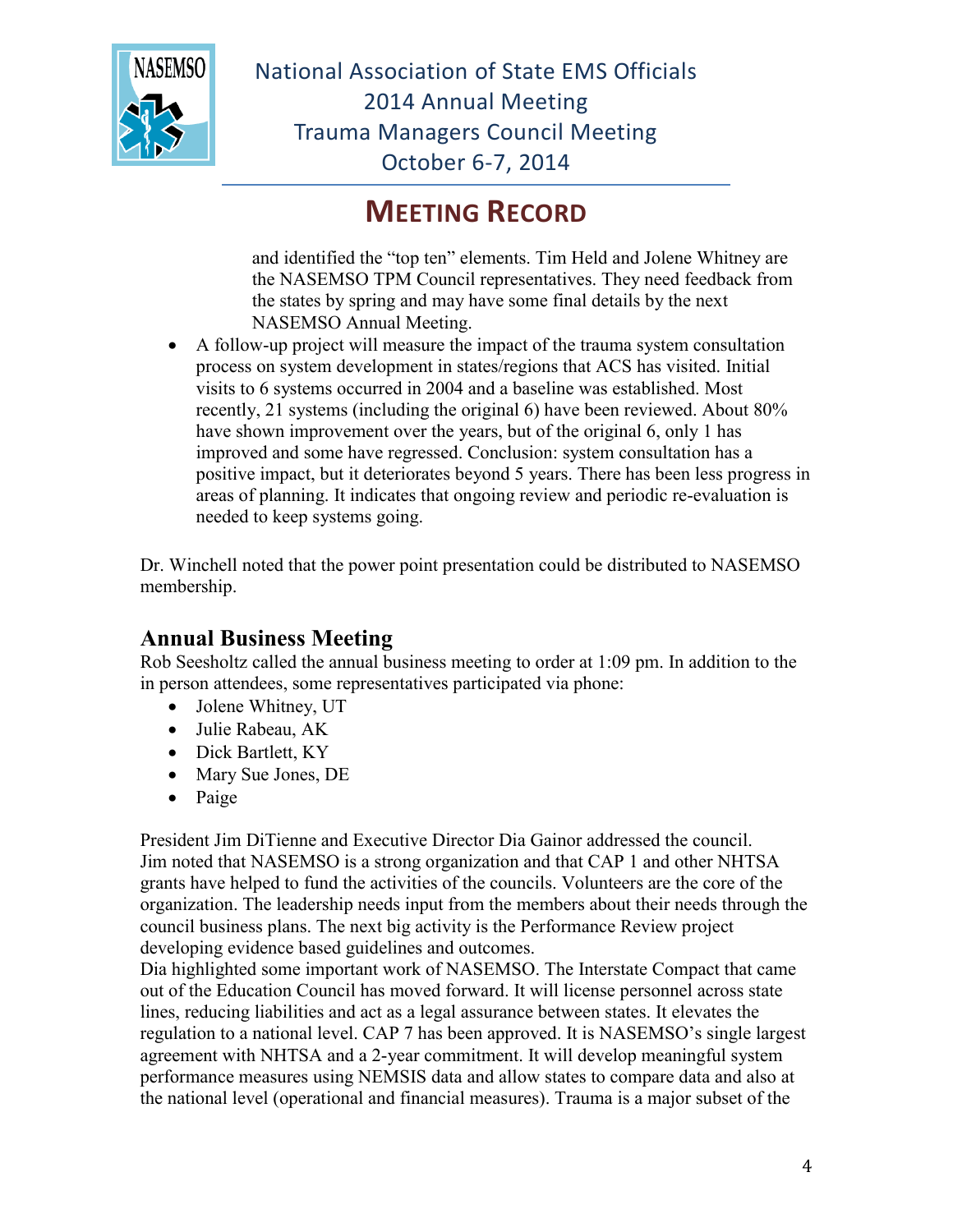

## **MEETING RECORD**

performance measures and will be brought in early in the planning process.

### **Regional Rep reports**

**East**—Tim Erskine reported that the East has had regular phone contact but not much regional activity. They have also had round robin discussions.

**North Central**—Chris Ballard noted a similar pattern of activity as the East region. There has been a high turnover in the region.

S**outh Central**—Renee Morgan said their activity levels are similar to East and North Central and there has also been a high turnover of representation.

**West**—Jolene Whitney reported that the West region is an engaged group and has held quarterly conference calls with networking and shared resources. They are looking at ways to share data and training in the future.

### **Strategic Plan Update**

Rob reviewed the Trauma Managers Council Strategic Plan mission, vision and progress towards goals:

- **Leadership**—The council has actively worked to engage membership and provide guidance and mentorship.
	- Mentoring tool kit—Sherri Wren has been active in posting materials on the website. Members should provide additional materials to Sherri. Feedback is needed from new members to see if the information is relevant and helpful.
	- Listserv—the council has worked to maintain active listserv discussions.
	- Joint Trauma Council has been reconstituted as a smaller, more collaborative group with representatives from NASEMSO and ACS. They are working on the development of state toolkit resources in support of the Orange book.
- **Data Integration Task Force—will be lead by Jim DeTienne. The first meeting** was held on October 5 to determine what information will be collected and housed in NASEMSO's database. Kelli Perrotti (WY), Rich Wisniewski (SC), Sherry Rockwell (WV), and Alyssa Sexton (NM) volunteered to be part of the working group.
- **Webinars**—one held to date. The goal is to hold at least 2 per year. Ideas for webinars should be passed on to the steering committee.
- **Best practices**—ongoing.

Suggested priorities for the next 2 years are:

 Performance improvement priorities. This is ongoing through the JTC and Data Integration Task Force.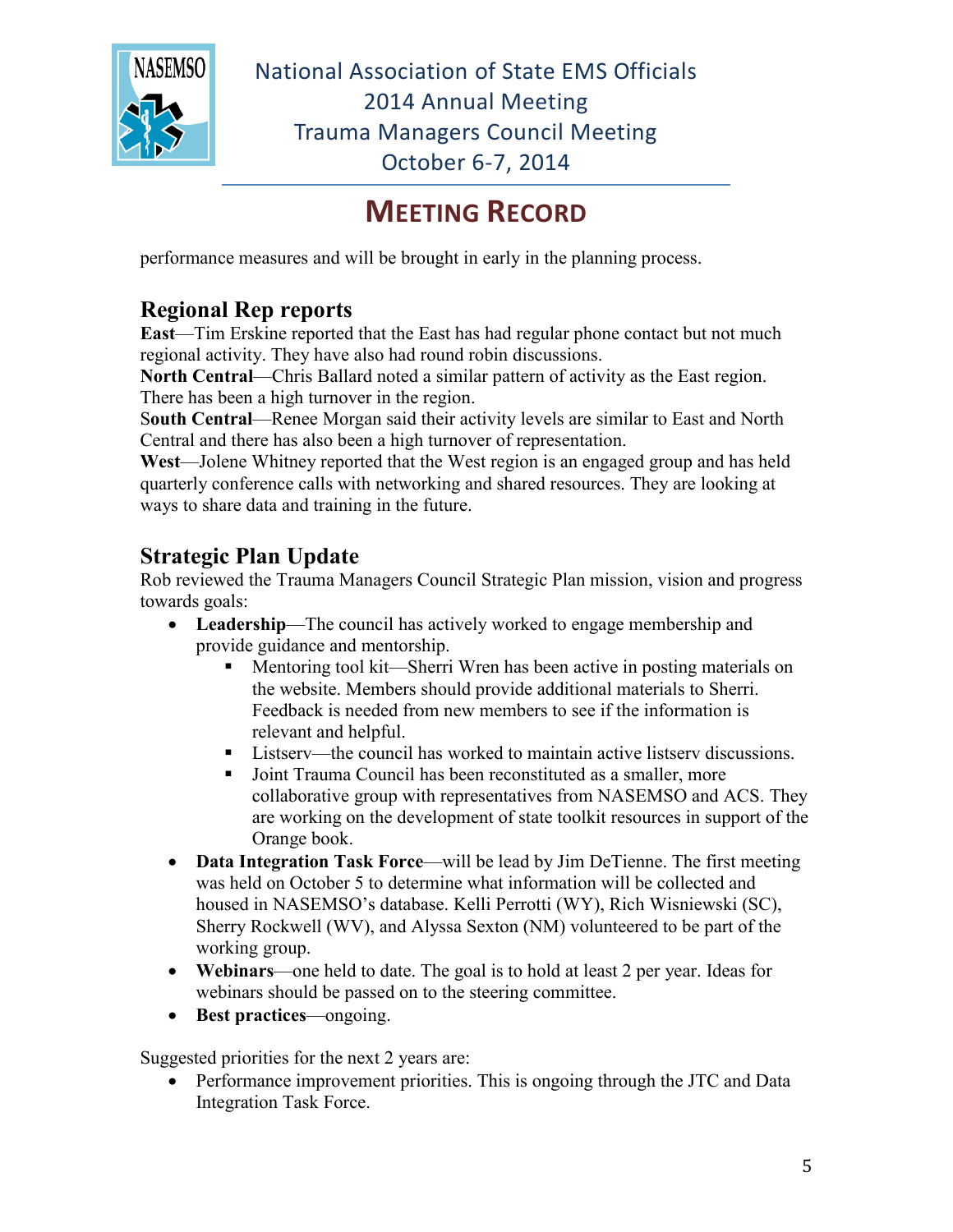

## **MEETING RECORD**

- Ongoing benchmarking and mentoring.
- Marketing-- developing a public awareness of trauma through defining what trauma is and why it is important and creating a national identity and logo.
	- Tim Erskine (OH) suggested approaching a university about marketing. Their agency was successful in engaging a team competition to create plans for internal and external marketing.
	- Collaboration with other organizations: --Participate in Trauma Awareness Day with American Trauma Society (ATS).

--Partner with the Trauma Center Association of America (TCAA) on a certification course.

- --Develop official relationships with disaster preparedness organizations that utilize trauma systems.
- Branding—Rich Wisniewski (SC) noted that there is not a common logo for trauma. Messaging, like PSAs, can show how trauma systems work, from the first call to 911. The NASEMSO Board executive committee will need to provide guidance on branding.

It was noted that trying to accomplish this within the scope of a 2-year strategic plan would be a monumental task. The objectives and measureable outcomes need to be defined in 2-year, 5-year and 10-year plans.

**Action:** 2 groups were tasked with developing 5-10 outcomes (Rob Seesholtz, Sherri Wren, Grace Sandeno) and stronger collaborations (Alyssa Sexton, Jane Guerrero, Rob Seesholtz, Sherri Wren, Tim Erskine) for the next strategic plan.

### **Election of Officers**

New officers are the conduit of information between the leadership and the membership. Rob Seesholtz presented the slate:

East—Tim Erskine (OH), primary; Rich Wisniewski (SC), secondary

North Central—Marty Link (SD), primary; Chris Ballard (MN), secondary

South Central—Joe Martin (AR), primary; Renee Morgan (GA), secondary

West—Julie Rabeau (AK), primary; Alyssa Sexton (MT), secondary

Steering Committee—Secretary: Ruth Hursman (ND), Chair-elect: Carole Mays (MD) There were no other nominations.

A motion to accept the slate was made by Liana Lujan (NM) and seconded by Tim Erskine (OH). The council voted unanimously to accept the slate.

Tim Held thanked Rob Seesholtz for his leadership on the council.

### **Poster Presentation – Public Awareness of State Trauma System**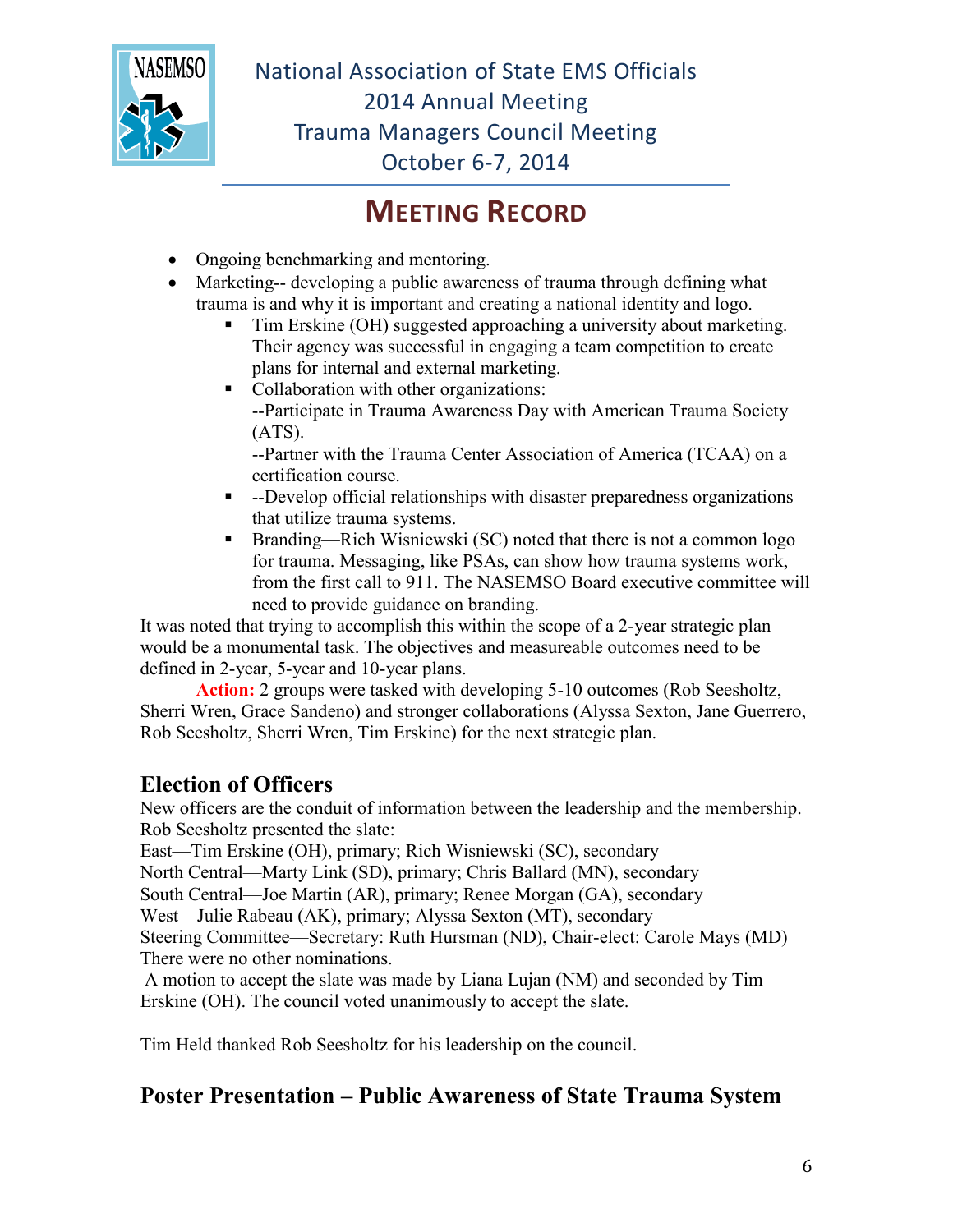

## **MEETING RECORD**

Tim Erskine presented the results of a survey on awareness of the trauma system. Attendees at the Ohio State Fair were asked to take a survey about their understanding of the trauma system. The Ohio State Fair was chosen to conduct the survey because attendees closely match the demographics of the state, except in income levels. More than 800 people participated. Results were presented on a poster. Most people knew that crashes are the leading cause of trauma and most had a general awareness of level 1, 2,

and 3 trauma centers. Participants tended to overestimate their proximity to trauma center and thought that their local hospital was a trauma center. 67% thought it was extremely important to be transported to a trauma center and more than 22% said they were willing to spend \$25 or more to have proximity to a trauma center; others said lesser amounts. The survey cost no money (gift cards purchased with a donation). They now know they need to provide more information about where trauma centers are and to push for more money with the legislature. The next step is to work on a logo.

**Action:** Tim will send the survey results to the council.

Renee Morgan noted they had conducted a similar survey about funding in Georgia, got a positive response and added legislature to the ballot for a \$5 one-time tax, but it was defeated. People in close proximity to a level 1 trauma center voted against the tax.

#### **Hospital Programs**

Carole Mays presented an overview of the MIEMSS health facilities and special programs. The motto for the program is "The right patient to the right facility, in the right time, with the right care." Maryland has more than 9 million square miles and almost 6 million residents, in a geographic area that covers mountains to the west and the Atlantic Ocean on the east. The trauma system was first established in the early 1980s and reorganized in 1993. MIEMSS is the main liaison organization.

Overview of the Maryland System

- Five regional, geographic systems. Patients are taken to the most appropriate facilities based on the patient's condition and the resources available.
- The systems approach co-locates EMS services: trauma, burn, stroke, STEMI, OHCA and perinatal care. The results in efficiencies of staff, resources and regulations under the MIEMSS umbrella. The EMS Board has the regulatory authority to develop trauma and specialty centers.
- MIEMSS does its own verification following ACS guidelines.
- Standardization of programs includes: a 5 year verification schedule, legal and admin support, invoicing and procurement services, an advisory committee, data systems and QA/PI confidentiality. There are mous with surrounding, out-of-state, specialized hospitals.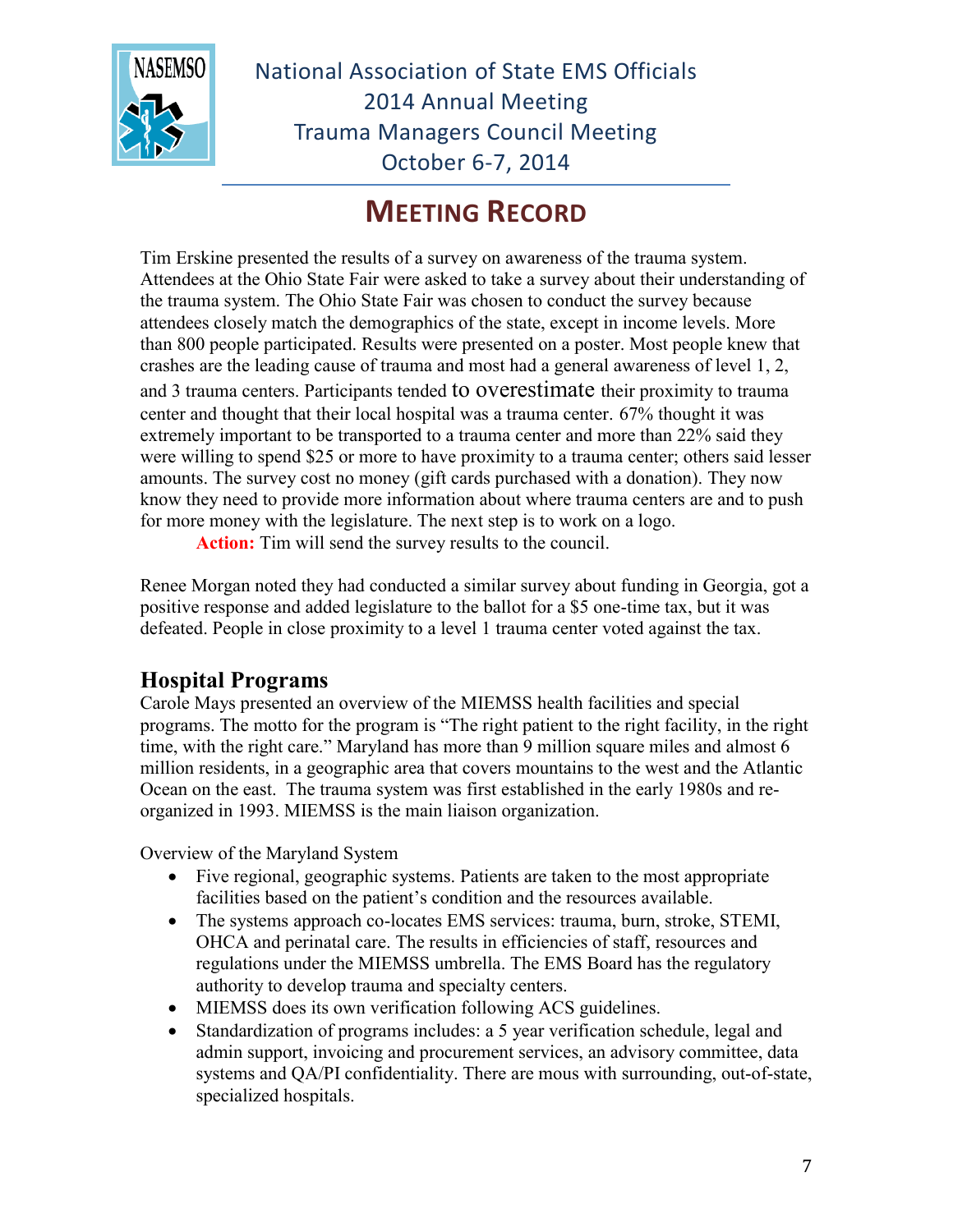

## **MEETING RECORD**

- MIEMSS collects data from the Maryland Trauma Registry, burn TRACS, Hand/eye registry, and NTDB for trauma centers.
- Trauma performance improvement is tracked through the Trauma Quality Improvement committee (TQIP), the Maryland Trauma Registry, MTR Education and Prevention Committee (MTREP) and Maryland TraumaNet.
- Trauma quality improvement is monitored through ACS audit filters, TJC clinical indicators, TQIC scorecard, and Maryland initiatives.

The meeting adjourned at 4:35 pm.

#### **Tuesday, October 7, 2014**

Attendees: Rob Seesholtz, TN, Chair Carmen Allen, KS Chris Ballard, MN Jon Bouffard, NH Chrystal Caden-Price, ACS (partial) Wayne Denny, ID (partial) Tim Erskine, OH Richard Fenlason, NV Katie Gatz, IN Juliet Geiger, PTSF Jane Guerrero, TX Tim Held, MN Ruth Hursman, ND Amy Krichten, PTSF Choong Lang, AL Phyllis Lebo, OR

Art Logsdon, IN Liana Lujan, NM Joe Martin, AR Carol Mays, MD Steve McCoy, FL Renee Morgan, GA Grace Pelley, OK Kelli Perrotti, WY Sherry Rockwell, WV Grace Sandeno, CO Nels Sanddal, ACS (partial) Dana Selover, OR (partial) Alyssa Sexton, MT Eileen Worden, MI Diane Williams, IA Rich Wisniewski, SC Sherri Wren, NE

#### **Site Visit Surveyors – Panel discussion on training, cost, etc.**

Sherri Wren (NE) and Chris Ballard (MN) presented.

Sherri presented an overview of the Nebraska system of reviews:

- Level 3 and 4 centers are reviewed every 4 years. ACS designates level 1 and level 2 centers.
- State process:
	- The process is very labor intensive and not automated;
	- Reviewers can only review outside their home region;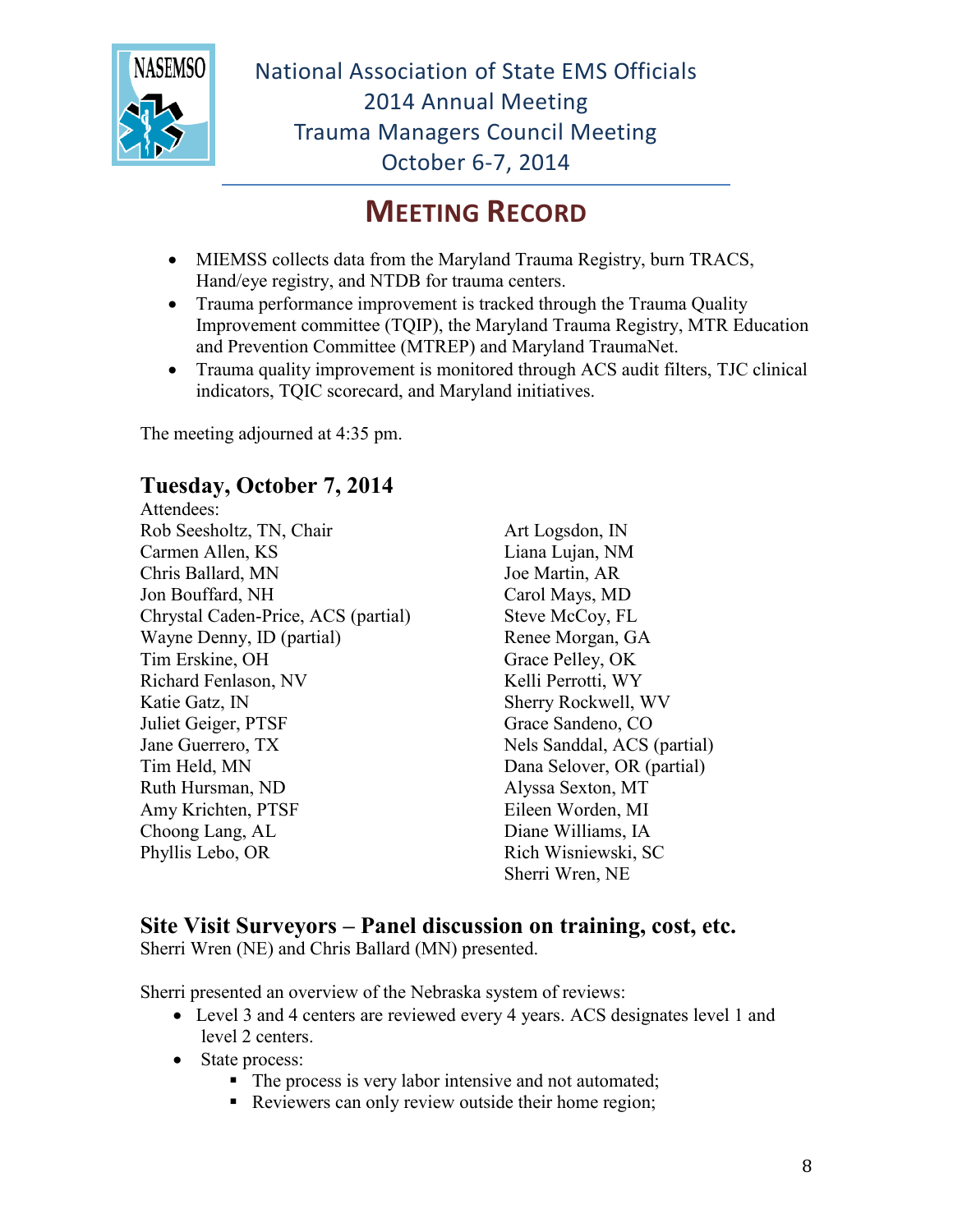

### **MEETING RECORD**

- Review team is made up of a trauma surgeon or trauma regional medical director, trauma nurse and other team members such as ems. Reviewers are paid by the state on a fee for service or contract basis. Expenses are reimbursed.
- Team members are recruited from Level 1 and 2 hospitals or are retired. They are required to orient themselves to the state regulations. Older team members mentor the new participants.
- Reporting is done with a state checklist of regulatory requirements and chart review by a surgeon, peer review from a State and Designation committee, and the Director of Public Health and Trauma Board Chairman signs off.
- Challenges include consistency in review and report writing, geography/weather, resources (time, money, staff); hospital staff turnover/lack of resources, and communication.
- Lessons learned include: recruitment should be ongoing, it is important for reviewers to know the regulations and statute, the team must match the hospital staff to engender trust, there are conflict issues with surgeons and nurses in the role of regulator, and communication and interviewing skills are very important.

Chris presented an overview of the Minnesota system of reviews:

- Minnesota is mostly rural and level 1 and 2 centers are primarily in urban areas. There are many trauma centers bordering the state. ACS designates level 1 and 2 centers.
- State process:
	- Level 3 and 4 are designated every 3 years. Total annual budget is \$105,000.
	- Trauma surgeons review level 3; emergency room surgeons review level 4.
	- MN has a comprehensive life support class (CALS) to educate level 4 centers about the trauma needs. Level 4 reviewers are CALS instructors and receive an orientation to the level 4 hospitals, including how the hospitals work so they are familiar with the hospital before they review.
	- The review process is streamlined: a flow sheet guides the review and provides trauma performance standards so that the reviewer is prepared, a standard review template is used and the review coordinator takes extensive notes.
	- Minnesota is piloting an electronic application to reduce paper usage. Hospitals apply online and the reviewer can add the report to the application. To date, a site visit has not been done with the new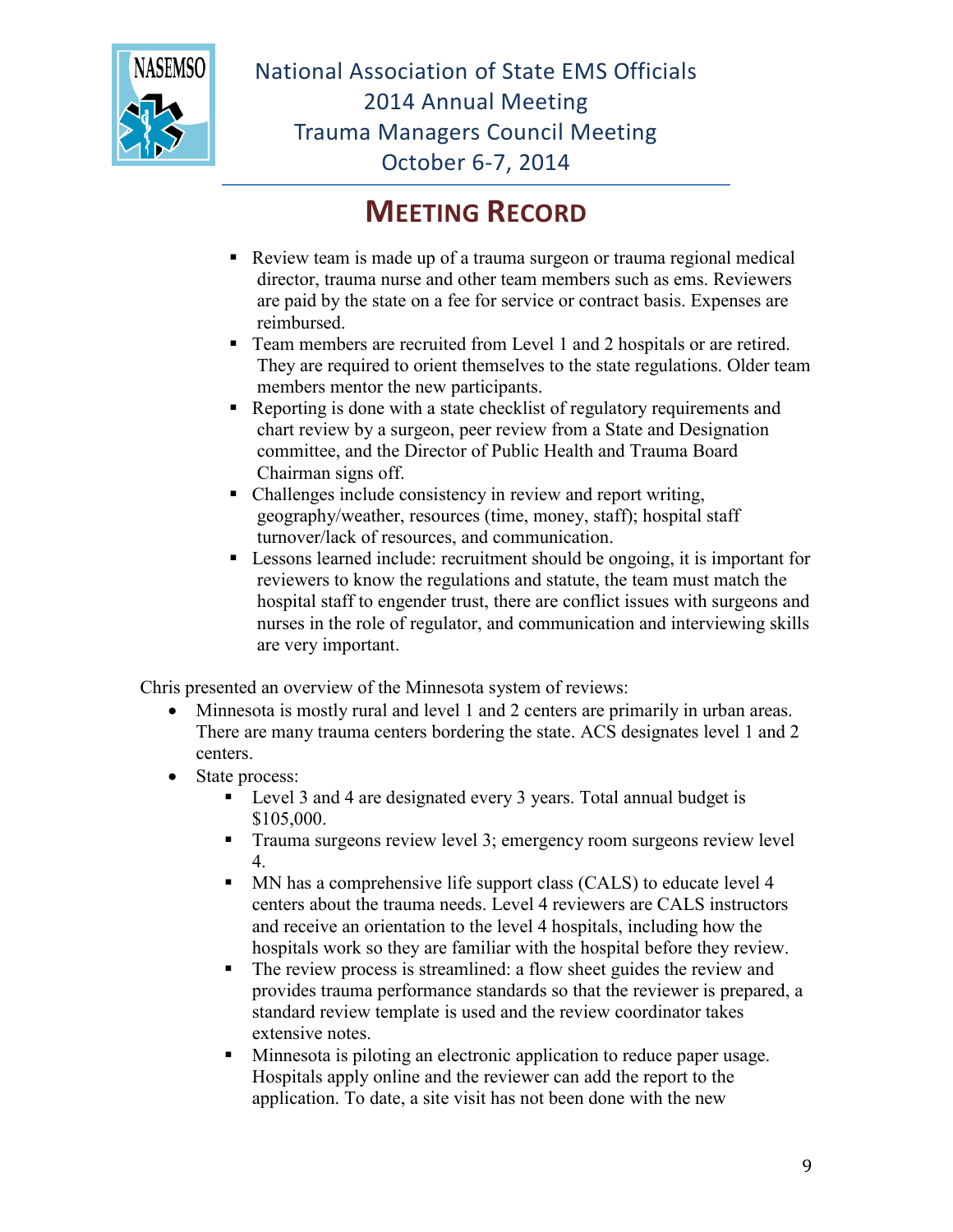

## **MEETING RECORD**

application.

• Dana Selover (OR) said that nurturing hospitals through the designation process has not resulted in improved performance on Oregon and asked for guidance. Sherri thinks they have had success in Nebraska, but it is not necessarily quantifiable. Chris noted that Minnesota needs to nurture Level 4 centers because they don't need the designation.

#### **Systems Development – How to Engage Stakeholders**

Discussion with examples from Texas, Pennsylvania and Idaho

#### **System development of trauma, stroke, STEMI**

- Jane Guerrero (TX) provided an example of a successful system. Elements include:
	- Texas has a government appointed advisory council (RAC), with standing committees, that meets quarterly.
	- Quarterly meetings are open to everyone and attract as many as 300 participants.
	- Meetings focus on a systems perspective and includes stroke, STEMI and neonatal.
	- Hospitals that are interested in designation are required to participate in meetings.
	- Some participation (neonatal) is funded through hospital licensing.
- Juliet Geiger (PA) reported that the Department of Health was initially the agency that designated centers. Her non-governmental agency, PTSF, is the current designator.
	- There are 20 Board members with prominent hospital association and other organizational representation.
	- The Board has a 3-year planning timeline.
	- Board membership is open to all stakeholders.
- Wayne Denny (ID) said that Idaho has recently developed a new statewide trauma and stroke systems program.
	- Workgroups include representatives from all stakeholders.
	- The group met once a month to write legislation for the system. They looked at many different state models.
	- Funding is an ongoing problem. They have used general funds for a few years and now need to look for other sources.
	- Stroke and STEMI designation criteria are set; the last components of trauma should be finalized on a month.

Choong Lang (AL) said that an issue in Alabama is that trauma surgeons do not want stroke and STEMI together with trauma in a single council. They are moving toward legislation to have separate councils.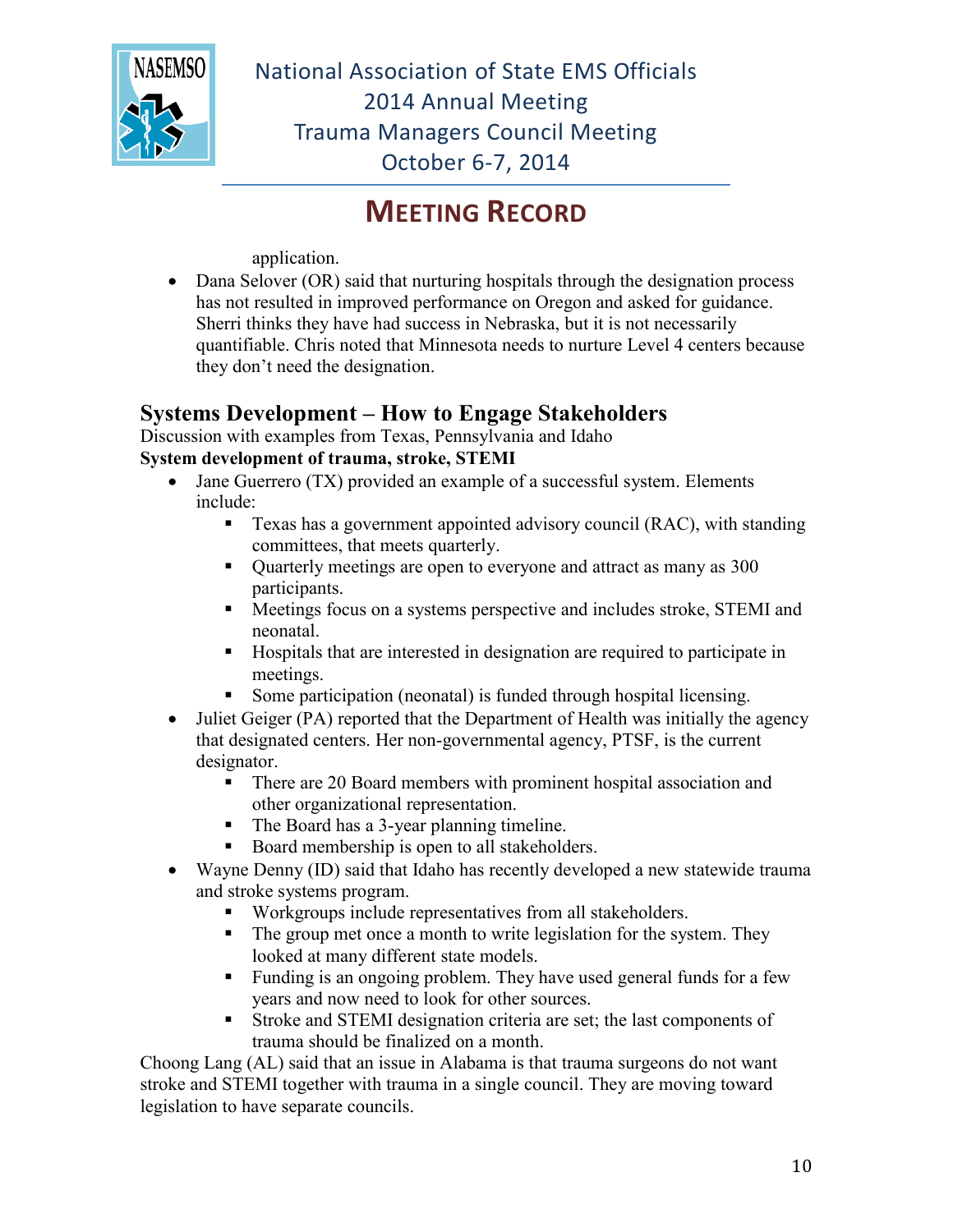

## **MEETING RECORD**

#### **Training and Educational Programs**

- Juliet—Pennsylvania focus areas are:
	- Registry education (ICD 10 webinar series);
	- $\blacksquare$  In person registry validation training and feedback in major cities;
	- State wide conference every year, with local and national speakers;
	- Universities and other training programs;
	- Statewide ems offerings;
	- Accreditation training for hospitals seeking accreditation to help them prepare, relying on trauma centers to mentor.
- Wayne—Idaho's system is young and there is not much direct training. However, the hospital association that manages the registry does training, and hospitals seeking designation do outreach to EMS. Continuing education is a primary concern. They are challenged to motivate the EMS volunteers with providing training from the hospital so that they can see the outcomes and engage them as part of a system, show them the protocols, etc., particularly in rural areas.
- Jane—Texas has a wide variety of educational opportunities:
	- A statewide annual ems conference has been held for 25 years, using primarily state speakers but with some national figures. It is supported by the advisory council and attracts 2500-3000 attendees. Workshops provide CE and councils meet prior to the start of the meeting.
	- Regions (22 areas) are required by contract to do education and training. Regions often partner with each other and attend training outside the region.
	- Most regional training is related to trauma and done on an annual basis. The biggest challenge is how to train registrars. In 2015, they are partnering with trauma registry and Techstart to bring in a beginner course.

#### **Policy development at local, state and national levels**

- Wayne—Idaho is currently working to finalize regulations to submit to the legislature. They need a lot of stakeholder buy-in. Regions are in formation. They are developing a standards manual.
- Jane—Texas does not have rules and statutes, it has an administrative code and then develop rules for the admin code. The difference is: statutes are law, but administrative codes can be changed without going through legislature. There is an involved process of engaging stakeholders in rule changes. An advisory board (for ems and trauma) makes the change.
- Juliet—In Pennsylvania, PTSF can revise regulations. An example is that with the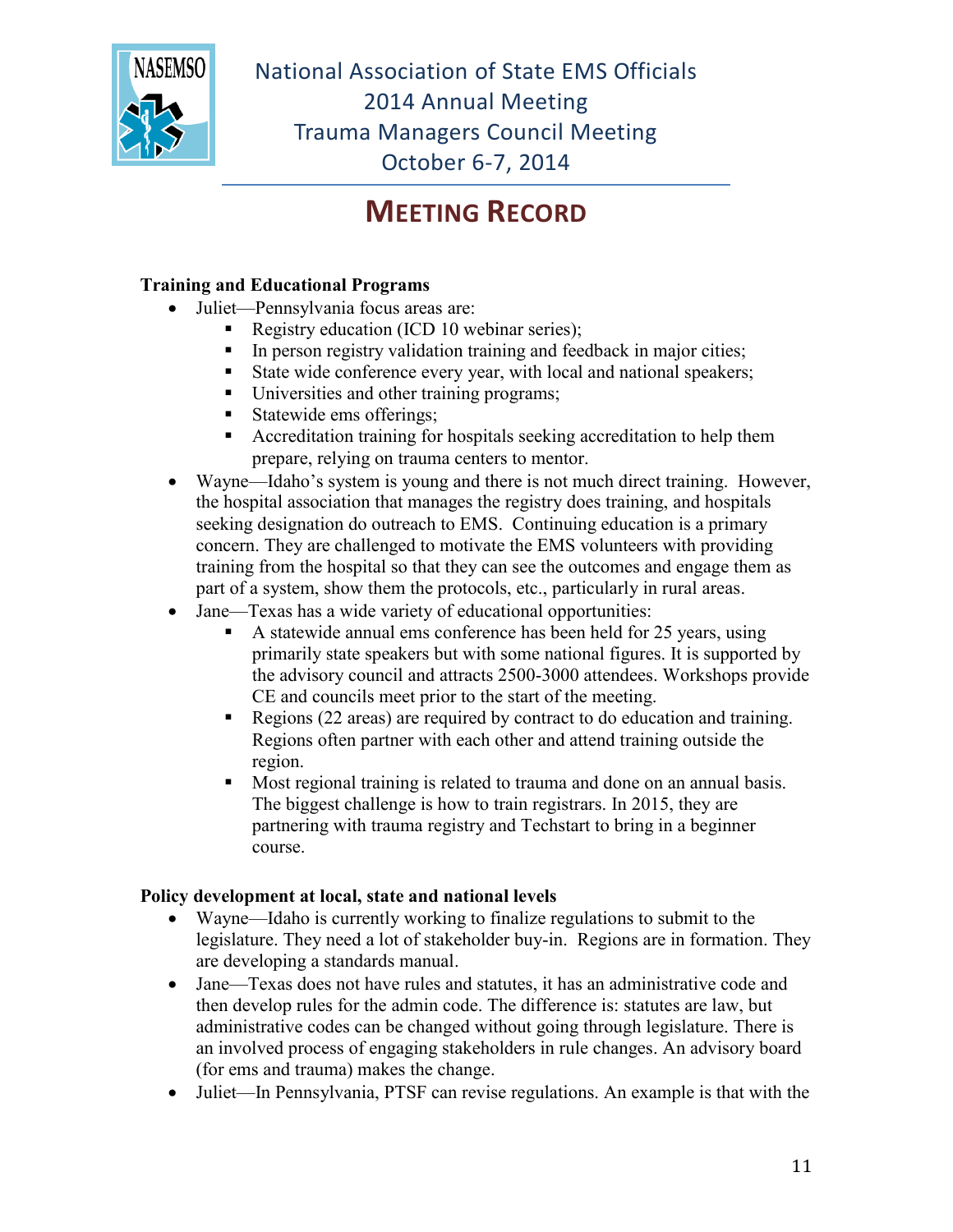

## **MEETING RECORD**

publication of the orange book, they have created work groups to align standards with ACS standards (legislated) and have them approved by December 2015. They rely on hospital associations to push for legislative changes. A challenge is that hospital association staff that knows the history of PTSF is gone and incoming staff needs reeducating about their role.

The group shared information and debated the merits and drawbacks of:

- A single council encompassing trauma, stroke, STEMI vs. separate councils;
- Council size—small vs. large;
- The amount of time to set up systems and enact change—roughly 2-5 years—and the need to identify a champion to help move the process forward.

#### **Trouble Shoot Your Challenges Round Robin**

- 1. Observation status vs. length of stay in the emergency department—The patient is placed in an observation status until a determination is made for discharge transfer to a higher level of care or admission, In the trauma registry, how is this data input?
	- Liana Lujan (NM)—Registrars are not creating patient records. They should include information about why a patient is under observation. The information is to provide feedback on how they did, so it doesn't need to be defined as ed or obs, they are the same. This could be a PI measure—was obs a correct order?
	- Emergency department to admittance is recorded. Observation can be done after admittance. Time should be recorded when they leave emergency department.
- 2. As Pennsylvania is supporting development of L4 trauma centers, we are encountering larger hospitals with surgical services pursuing L4 accreditation. If an L4 uses surgeons, how stringent are your requirements for transfer out and surgeon involvement in performance improvement. Similarly, how do you handle hospitals designated as a 4 but mostly functioning as a 3 or a 3 mostly functioning as a 2?
	- Phyllis Lebo (OR)—Oregon has this issue as well. They try to be consistent with ACS, so designation should be at the highest level of classification.
	- Alyssa Sexton (MT)—Some level 4s don't have surgeons all the time, but require a backup if surgeon is not there. Level 5 does not have surgeons. Montana has levels 2-5.
	- Sherri Wren (NE)—Similar to MT. Surgeon must have continuing education requirement, if more than non-elective surgery.
	- Sherry Rockwell (WV)—Surgeons must be on call and respond within 30 minutes.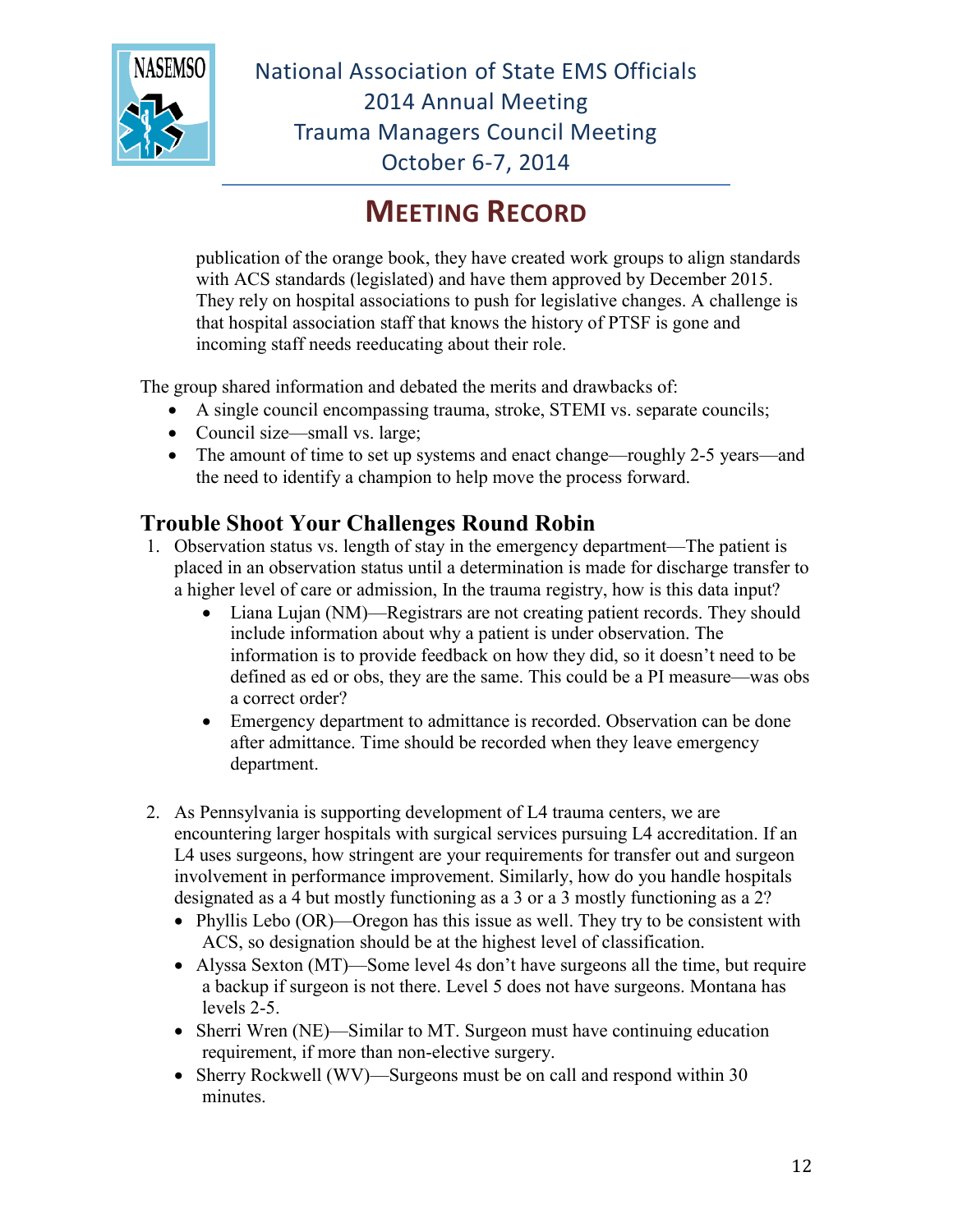

### **MEETING RECORD**

- Diane Williams (IA)—In Iowa, a Level 4 center acts like Level 5.
- Liana Lujan (NM)—A center must be designated at the level of care a place can provide.
- Katie Gatz (IN)—If a hospital is under designated, can hold to a higher PI standard.
- Carmen Allen (KS)—An ACS verified hospital cannot transfer to a nondesignated hospital.
- Tim Held (MN)—A hospital self determines which level they want to apply for and Minnesota holds them to that level criteria.
- Jane Guerrero  $(TX)$ —Texas rules for level 4 are generic enough, that if reviewers identify care that is deficient on PI measures, the agency can say that what they are doing does not meet the standard. A patient must receive the care that they would receive if they were transferred to a higher-level facility.
- 3. What are some funding streams?
	- Choong Lang (AL)—Alabama is a volunteer state. They reimburse for travel.
	- Rob Seesholtz (TN)—In Tennessee, the cigarette tax generates 8.5-9 million per year. It goes to hospitals for uncompensated care. Hospitals are responsible for own certification costs. State designation costs are about \$4500/hospital. Nothing is provided for system development costs.
	- Sherri Wren (NE)—1.2 million from motor vehicle registration and funds other things like ems as well as trauma. Funds meetings, some education, and regional support of registry. Looking for other sources.
	- Rich Wisniewski (SC)—South Carolina has some dedicated funds. They are trying to get a fee like the 911 charge added to cell phone charges. Also, looking for fees from moped registration to go toward trauma care.
	- Joe Martin (AR)—Funding comes from tobacco tax.
	- Renee Martin (GA)—The state office does not get the trauma fund—it goes to trauma commission. Emergency preparedness funds pay for registry.
	- Grace Pelley (OK)—The tobacco tax goes to uncompensated care and some to fund her office (7.5% of tobacco tax). Other sources include tribal compact and a speeding tax.
	- Diane Williams (IA)—The funding for Iowa is broken down as: \$100,000 from legislation, \$150,000 from rural health (pays for site visit, data registry, trauma coordinator), and a small amount for emergency preparedness. They are looking to increase funding.
	- Katie Gatz (IN)—Indiana's situation is similar to IA—they receive small pots of money from federal and state.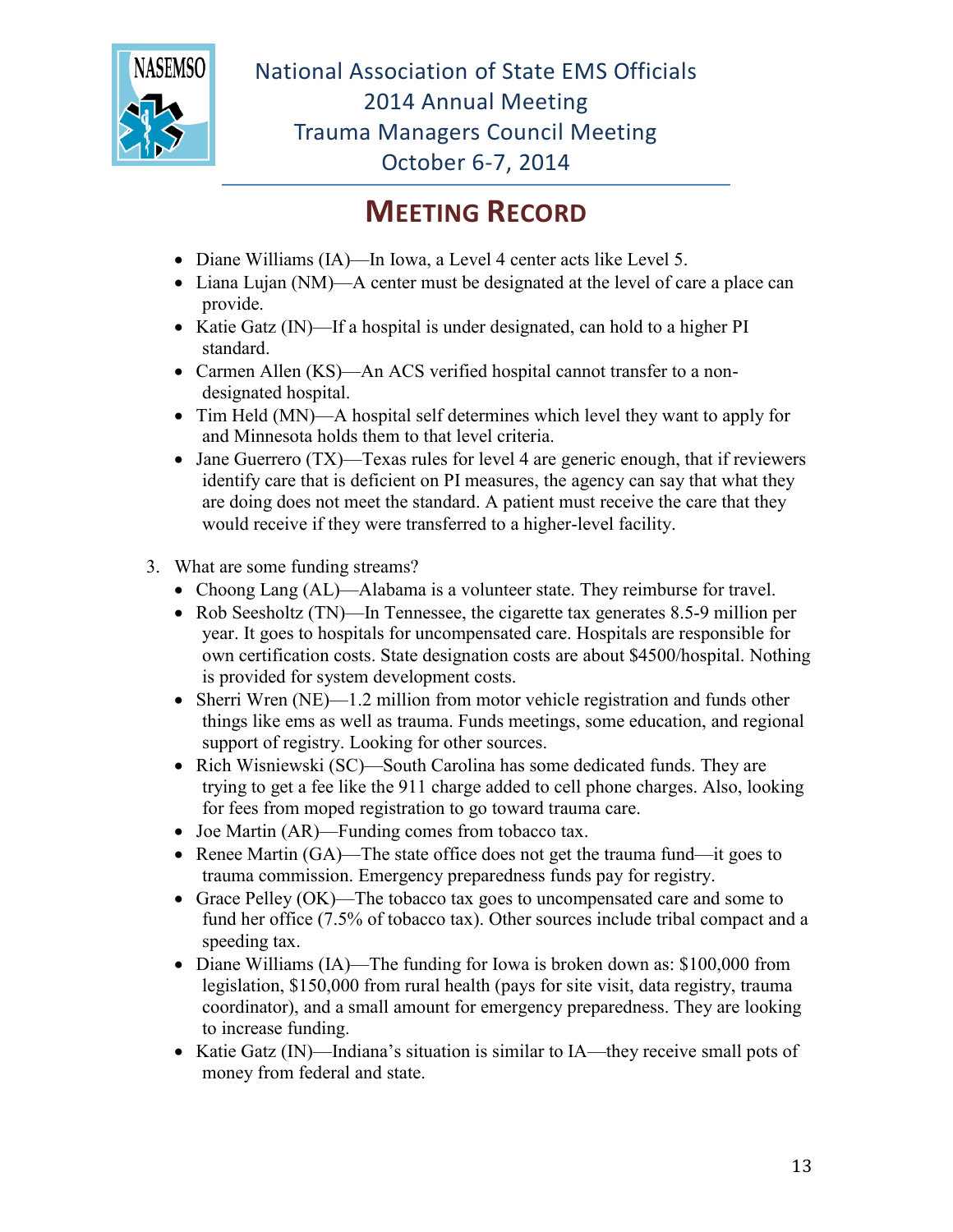

## **MEETING RECORD**

- 4. Overutilization of air medical transportation, affecting trauma, stroke and STEMI patients.
	- Joe Martin (AR)—Arkansas did a study of utilization of aircraft and found both over and under utilization and not always transporting patients with the appropriate means of transport. A big issue is bypassing level 2 centers to go to a level 1, when a level 2 center could handle the injury. They are working to have the call center do flight tracking at the time of the call. The ground crew can start transporting by road and let helicopter catch up to them.
	- Carole Mays (MD)— A crash 5 years ago resulted in a helicopter utilization database. Shock traumas are the only ones who can authorize a flight.
	- Liana Lujan (NM)—Liana presented a case of a recent crash transporting a hip fracture. New Mexico can't regulate when a helicopter is called. They are working to develop a process for identifying appropriate transfer options.
	- Nels Sanddal (ACS)—ACS and NAEMSP collaborated on a study about utilization of air transport. The results were published in the Journal of Trauma, October 2013. The Trauma Council should have a liaison to the Air Medical Committee.

Action: Nels will send the link to the Journal of Trauma article to Rob to post on the resources guidelines page.

Action: Grace Pelley (OK) will be the Trauma Council liaison to the Air Medical Committee.

- 5. How to jump start regional trauma system development? How do you get regions to engage with other regions?
	- Katie Gatz (IN)—Indiana has an issue in that higher level hospitals don't engage with other regions.
	- Kelli Perrotti, WY—Wyoming approaches level 3 and 4 centers to see if they will host a regional meeting.
	- Rich Wisniewski (SC)—The state works region by region to get them active. Lower level and non-designated hospitals are more motivated to meet.
	- Alyssa Sexton (MT)—Level 2 centers get a stipend for training and scholarships. Video conferencing enables greater regional participation.
	- Sherri Wren (NE)—Nebraska holds regional trauma performance review meetings.
	- Carmen Allen, KS—Kansas has a well-developed regional council system.
	- Chris Ballard (MN)—Regional councils have to meet in order to get funding for projects they are required to do.
	- Tim Erskine (OH)—Regions have to be shown definitive concrete evidence that it makes a difference. Require education.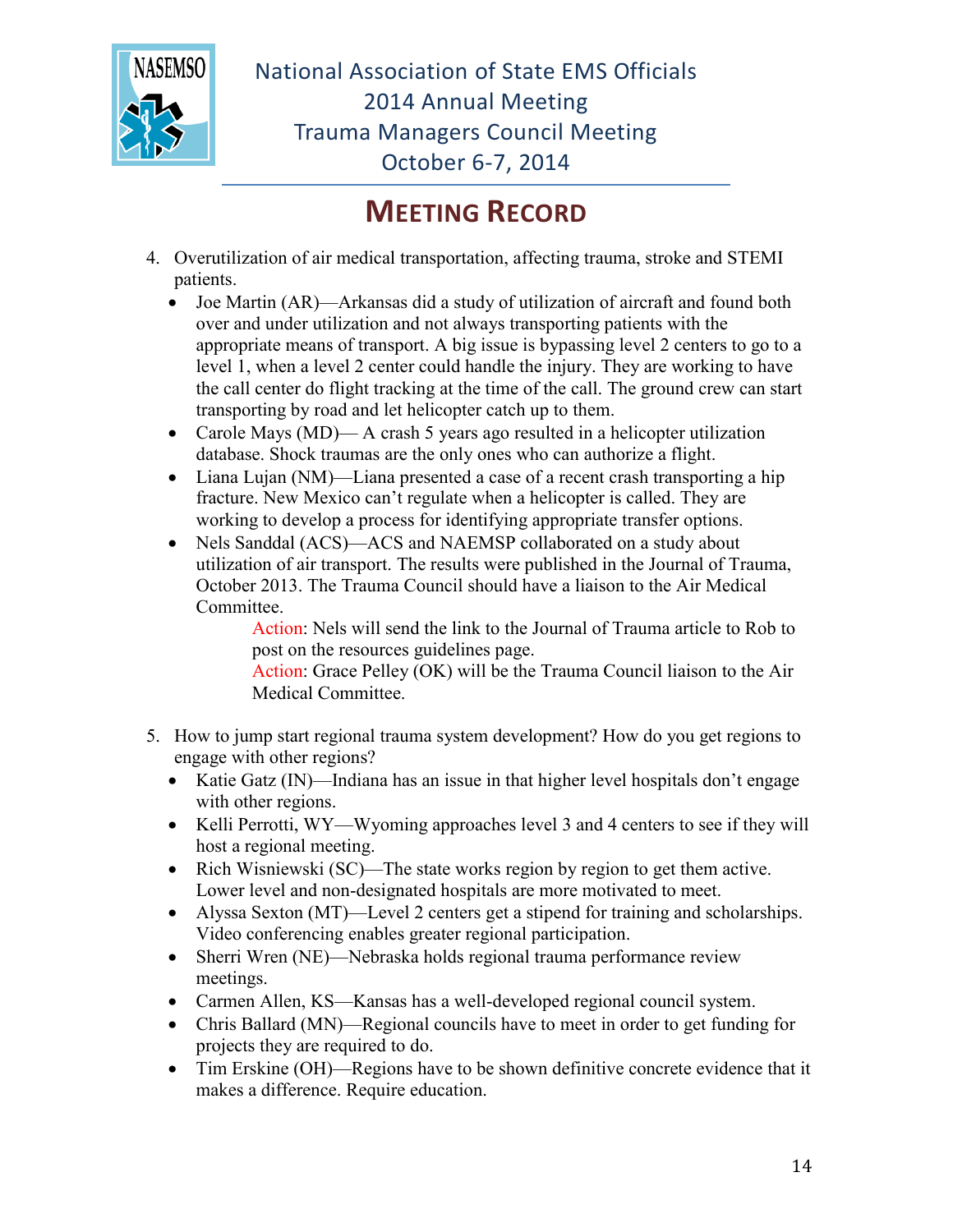

## **MEETING RECORD**

- Eileen Worden (MI)—Michigan has legislated regions with staff and facilities assigned to a region. Each region has a stake in review, education, staff, etc. and participation is mandatory.
- Grace Pelley (OK)—Participation is mandatory and regulated by license.
- 6. How does each state train trauma medical directors?
	- Alyssa Sexton (MT)—In Montana, levels 3, 4, 5 centers struggle to get medical directors for trauma because there isn't any training.
	- Sherri Wren (NE)—advanced center medical directors mentor the lower level directors; small center needs to go to lead center
	- Juliet Geiger (PA)—PTSF teaches a performance measures course.
	- Sherry Rockwell (WV)—West Virginia has an orientation book.
	- Tim Held (MN)—They track training and provide CME for medical director training but have had limited success. They also provide onsite training at the centers.
	- Renee Morgan (GA)—Georgia has a pay for performance policy—medical directors must participate in conference calls. They have an open session for trauma directors at meetings.
- 7. How do you get stakeholders and advisors to think on a systemic systems level?
	- Tim Erskine (OH)—He finds that stakeholders and advisors give hospital level solutions to system level problems.
	- Grace Sandeno, CO—Suggests having people go out and do reviews and training in rural areas. Assign a level 1 doctor with a rural review team.
	- Diane Williams (IA)—Iowa teaches a Rural Trauma Team Development Course. Levels 1 and 2 go out and train the smaller facilities, all levels including EMS services train together. Provides guidance on how the small centers feed into the large centers.
- 8. How do you avoid a conflict of interest with surveyors from the same region?
	- Grace Sandeno, CO—Don't use folks from the same region. Colorado rules forbid that. Find out where people have worked before to avoid a conflict. Let facilities know who will be reviewing.
	- Kelli Perrotti, WY —Provide facilities with information on who is reviewing.
	- Sherri Wren (NE)—In Nebraska, the contracts have a conflict of interest clause.
	- Renee Morgan (GA)—Similarly, Georgia has conflict of interest forms for the sites.
	- Tim Erskine (OH)—In Ohio, using in state reviewers may violate state ethics codes so they use reviewers from other states.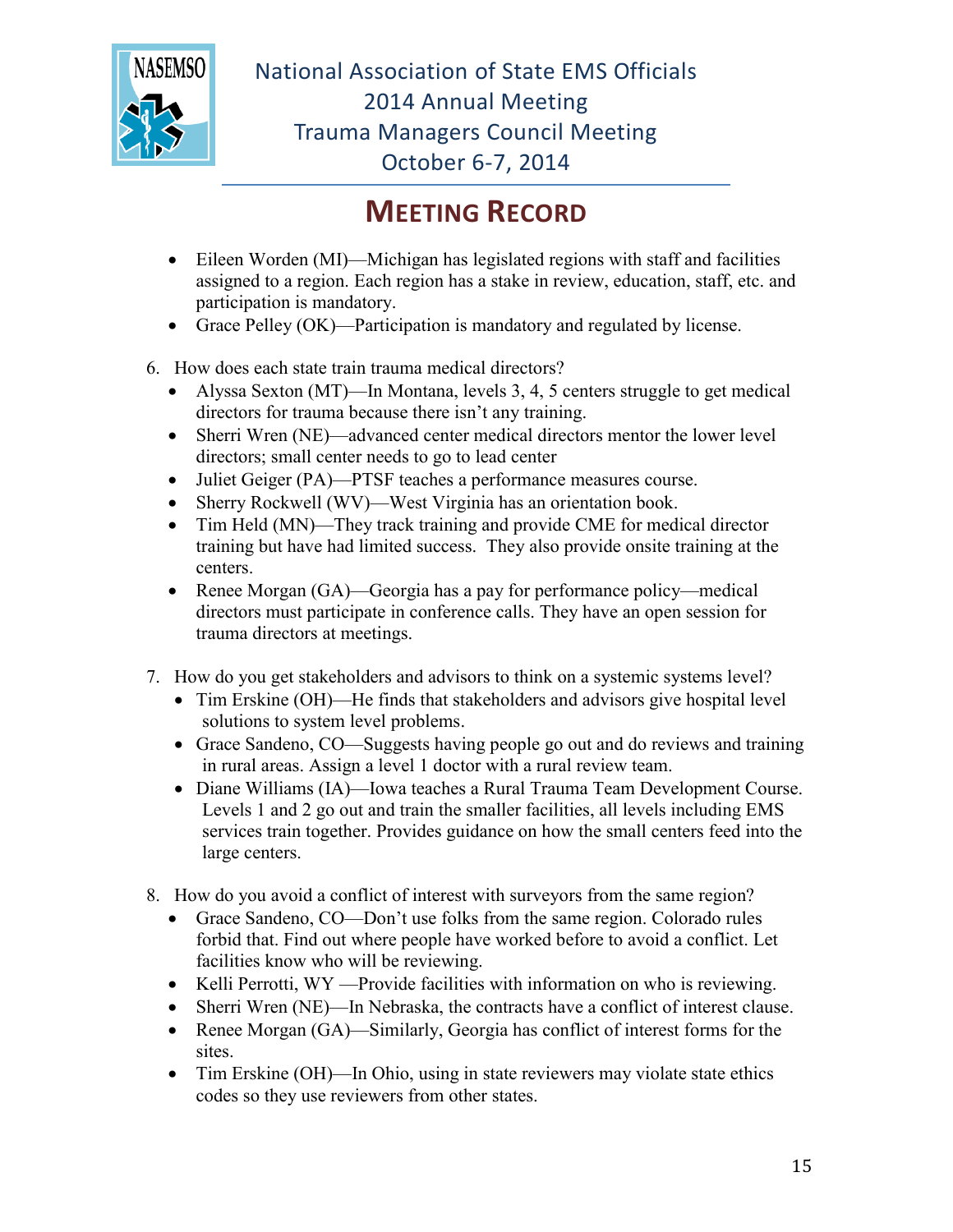

## **MEETING RECORD**

- 10. How to say "no" in the role of trauma manager when responsibilities keep increasing.
	- Jane Guerrero (TX)—Seek clarification of the job description.

#### **Measuring success in your own programs**

Regional Trauma System: Optimal Element, Integration Guide" Sherri Wren (NE) and Tim Held (MN)

Sherri conducted a self-evaluation of the Nebraska program:

- Policy Development
	- **Trauma office has little interaction with emergency preparedness and** emergency planning.
	- Office has little interaction with policy leaders and does not do constituent education.
	- No formal evaluation method or strategic plan.
- Trauma System Plan
	- Plan has not been updated in many years.
	- No integration between trauma, public health and emergency preparedness
- Conclusion—The data is strong but the policy components are weak.

Tim gave a presentation on sustaining trauma programs:

- Current reality is that funding and staff levels are reduced and not likely to increase.
- In order to justify continuation, programs have to make a case for funding and back it up with numbers. Need to have strong performance measures in place.
- Minnesota has done a good job of getting the trauma system in place, but is finding it difficult to move beyond a start up phase.
- The state has recently begun to demonstrate success with performance measures and has received more funding. The performance measures are:
	- Number of days post site visit to final report
	- Number of days STAC material is available pre-meeting
	- Post site visit survey—customer satisfaction
	- Service outputs—number of TA calls; number of designations processed per quarter; number of PI reports; and number of classes and attendees.

The meeting adjourned at 5:15 p.m.